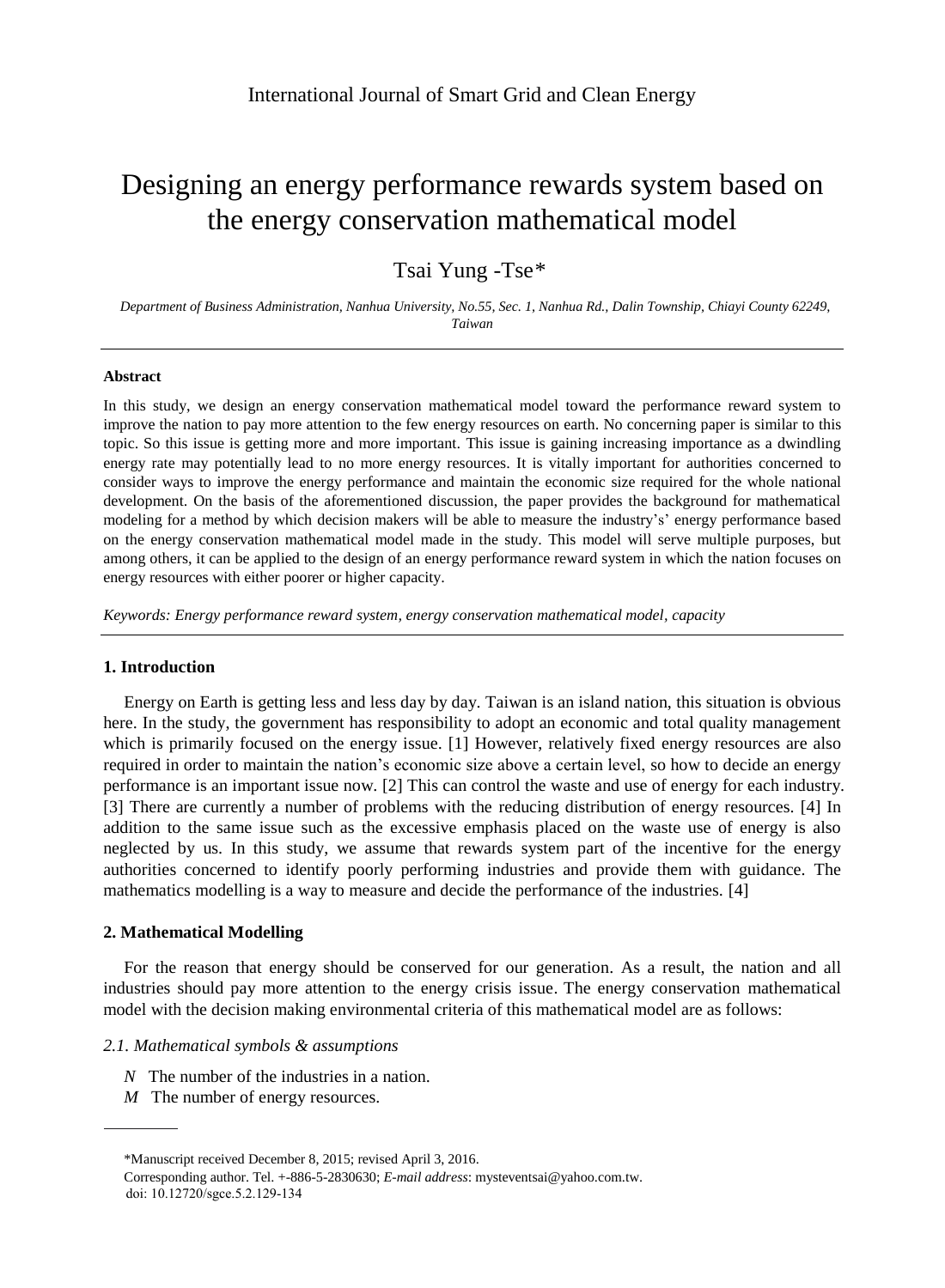*z* The energy conservation of each industry.  $z \in [0, 1]$ .

*z*  $\frac{x(z)}{z}$  The average value that represents the effort indicator value of an industry energy conservation potential *z*.  $0 \leq x(z) \leq z$ .

 $\frac{x(z)}{z}$ *z*  $C(\frac{x(z)}{z})$  The cost if the nation wants the *z*-value industry to present an effort indicator value of:

$$
\frac{x(z)}{z} \tag{1}
$$

H The total budget for energy conservation performance rewards.

 $r_z$  The "unit" of performance reward.

 $f_i(z)$  The distribution and density function for a *z*-value industry in a nation *i*, *i* = 1.2.....*N* 

 $\mu_i$  The mean value of  $f_i$ .

 $\sigma_i^2$  The variance of  $f_i$ .

*Wz* The degree to which the government focuses on the *z*-value industry's energy conservation performance, where

$$
\int_{0}^{1} W_z dz = 1 \tag{2}
$$

Hence:

$$
W_z = w \cdot z + (1 - \frac{w}{2}) \tag{3}
$$

*w* is declared a known constant.

 $n_z$ : The number of *z*-value industry. (4)

#### *2.2. Mathematical models & optimal solutions*

# *2.2.1. Decision-Making model for the industries*

For *z* -value industry with energy conservation performance  $x(z)$  ) is to maximize the total performance reward. The model can thus be written as [5]:

$$
\underset{0 \leq x(z) \leq z}{\text{Max}} \int_{0}^{1} \left[ r_z \cdot \frac{x(z)}{z} - C \left( \frac{x(z)}{z} \right) \right] \cdot M \cdot f_i(z) \, dz \tag{5}
$$

 $x^*(z)$  is the optimal solution of (5). [1]

*2.2.2. Decision-Making model for the nation*

If the nation determines the  $r<sub>z</sub>$  value for each  $z$ , the reward that the nation issues to the industry *i* will be: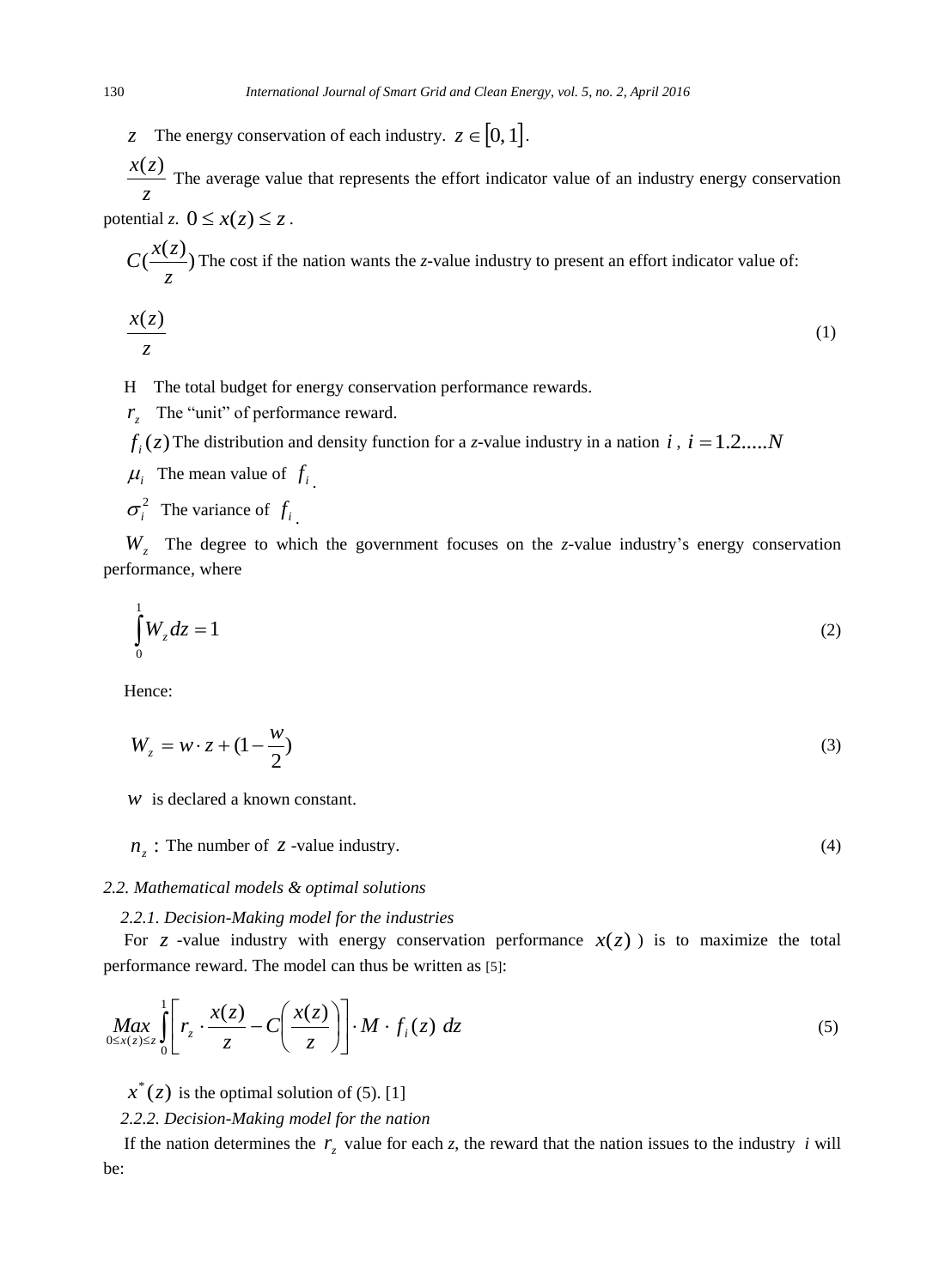*Tsai Yung-Tse: Designing an Energy Performance Rewards System Based on the Energy Conservation Mathematical......* 131

$$
\int_{0}^{1} r_z \cdot \frac{x^*(z)}{z} \cdot M \cdot f_i(z) dz, \text{ where } \frac{x^*(z)}{z} = C'^{-1}(r_z) \quad \forall z
$$
 (6)

In the meantime, the contribution value is

$$
\int_{0}^{1} \left[ wz + (1 - \frac{w}{2}) \right] \cdot C'^{-1}(r_z) \cdot M \cdot f_i(z) dz \tag{7}
$$

The mathematical model according to which the nation must determine  $r<sub>z</sub>$  for each  $z$  without exceeding budget H in order to maximize energy conservation performance is:

$$
\begin{cases} \nMax \int_{r}^{1} \left[ wz + (1 - \frac{w}{2}) \right] \cdot C'^{-1}(r_z) \cdot M \cdot n_z \, dz \\
\vdots \\
\text{s.t.} \int_{0}^{1} n_z \cdot r_z \cdot C'^{-1}(r_z) \, dz \leq H\n\end{cases} \tag{8}
$$

The model in (8) can then be modified as follows:

$$
\begin{cases}\nL = M a x \int_{r}^{1} \left[ w z + (1 - \frac{w}{2}) \right] \cdot n_z \cdot C'^{-1}(r_z) dz \\
\vdots \\
\int_{0}^{1} n_z \cdot r_z \cdot C'^{-1}(r_z) dz = H \cdot n_z = M \sum_{j=1}^{N} f_j(z)\n\end{cases} \tag{8'}
$$

By the Lagrange method, we can get as follows:

Given the Lagrange multiplier,  $\lambda$ , which is real number, and the function  $r$ , where  $r = r_z$ , then

$$
L(\lambda, r) = \int_0^1 \left[ wz + (1 - \frac{w}{2}) \right] \cdot n_z \cdot C'^{-1}(r_z) dz + \lambda \left[ H - \int_0^1 n_{z_z} \cdot r_z \cdot C'^{-1}(r_z) dz \right]
$$
  

$$
= \int_0^1 \left( wz + (1 - \frac{w}{2}) \right) - \lambda \cdot r_z) n_z \cdot C'^{-1}(r_z) dz + \lambda H
$$
 (9)

To obtain an optimal solution for  $L^*$ ,  $L^*$  must be set to the target value corresponding to  $(\lambda^*, r^*)$ .  $\lambda^*$  can then be obtained from the following equation

$$
H = \int_0^1 n_z \cdot r_z(\lambda^*) \cdot C'^{-1}(r_z(\lambda^*)) dz \text{ and } r_z^* = r_z(\lambda^*)
$$
\n(10)

We know that the optimal value of Lagrange multiplier,  $\lambda^*$ , is correlated with the exogenous variables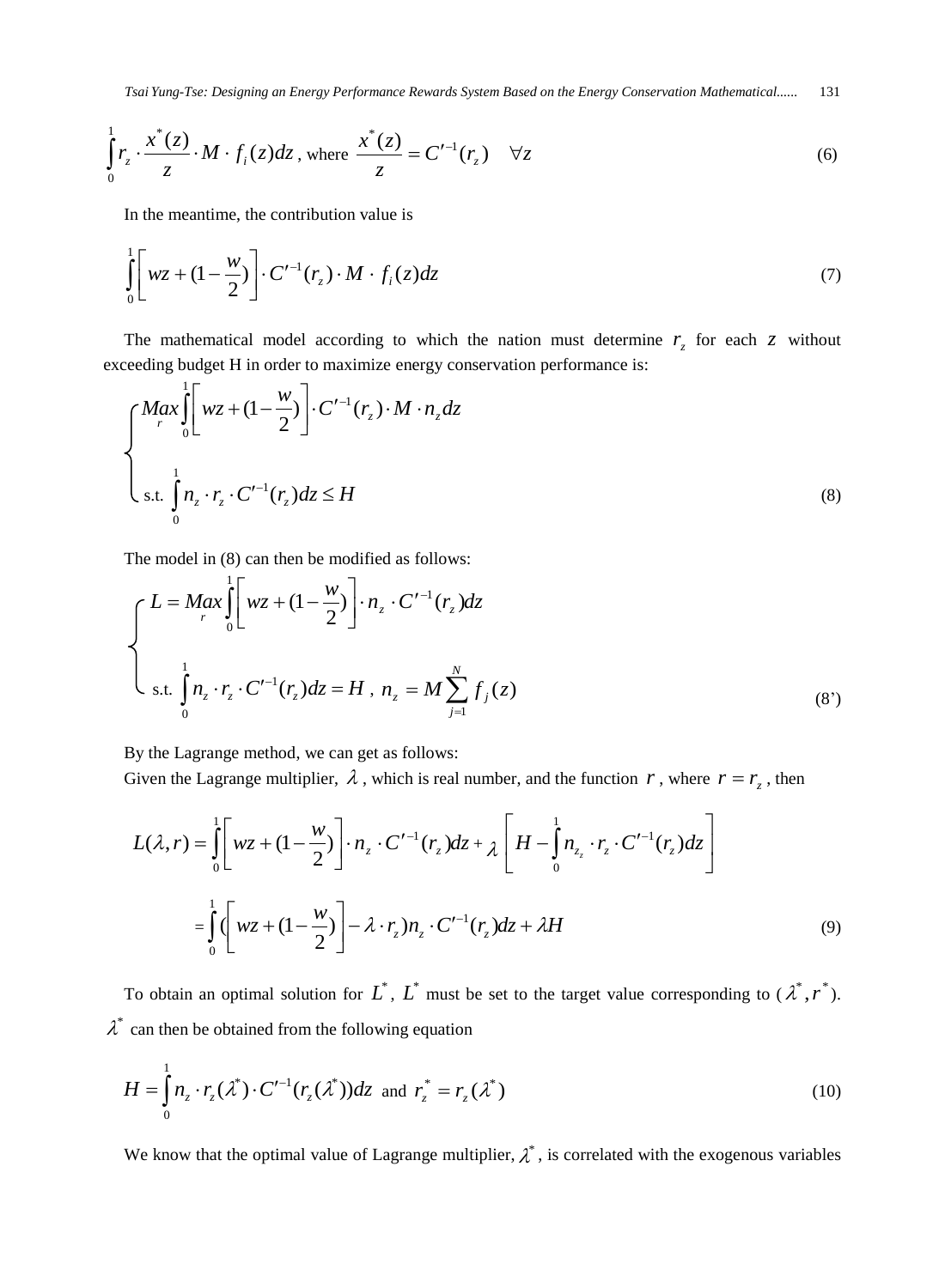of *W*,  $\mu_j$ ,  $\sigma_j^2$ , *H*, *c*, *N*, *M*, and hence, the  $\lambda^*$  can be written as

$$
\lambda^* = \lambda^* (w, \mu_j, \sigma_j, c, H, M, N)
$$

Then we obtain the optimal value of  $r^*_{z}$ :

$$
r_z^*(w, \mu_j, \sigma_j, c, H, M, N) = \frac{\left[wz + (1 - \frac{w}{2})\right] \sqrt{2cH}}{\sqrt{M} \sqrt{w^2 \sum_j \sigma_j^2 + \sum_j (w\mu_j + 1 - \frac{w}{2})^2}}
$$

$$
\lambda^* = \frac{wz + (1 - \frac{w}{2})}{\frac{C'^{-1}(r_z^*)}{C'^{-1}(r_z^*)} + r_z^*}
$$
\n(11)

where  $C'^{-1}$  is the inverse function of C'. That is, if  $u = C'(y)$ , then  $y = C'^{-1}(u)$  and hence  $C'^{-1}(u)$ *du*  $\frac{dy}{dx} = C'^{-1'}(u)$ .

Also, we know that  $\frac{z}{\partial z}$  $r_z^2$  $\partial$  $\partial r_*^*$ has the following properties:

$$
\frac{\partial r_z^*}{\partial z} = \frac{w\sqrt{2cH}}{\sqrt{M}\sqrt{\left[w^2\sum_j \sigma_j^2 + \sum_j (w\mu_j + 1 - \frac{w}{2})^2\right]}}
$$
(12)

## **3. Measuring the Energy Conservation Performance of an Industry through Energy Values**

Because science cannot deal directly with issues relating to energy resource values, such values must be confirmed in order to compare all possible solutions and identify the optimal solution.

$$
H = \int_{0}^{1} n_{z} \cdot \frac{\left[wz + (1 - \frac{w}{2})\right]^{2}}{2\lambda^{*}} \frac{1}{2c} \frac{1}{2\lambda^{*}} dz
$$
  
Then 
$$
\lambda^{*} = \frac{|w|\sqrt{M}}{\sqrt{8cH}} \sqrt{\sum_{j} \sigma_{j}^{2} + \sum_{j} (\mu_{j} + \frac{1}{w} - \frac{1}{2})^{2}}
$$
(13)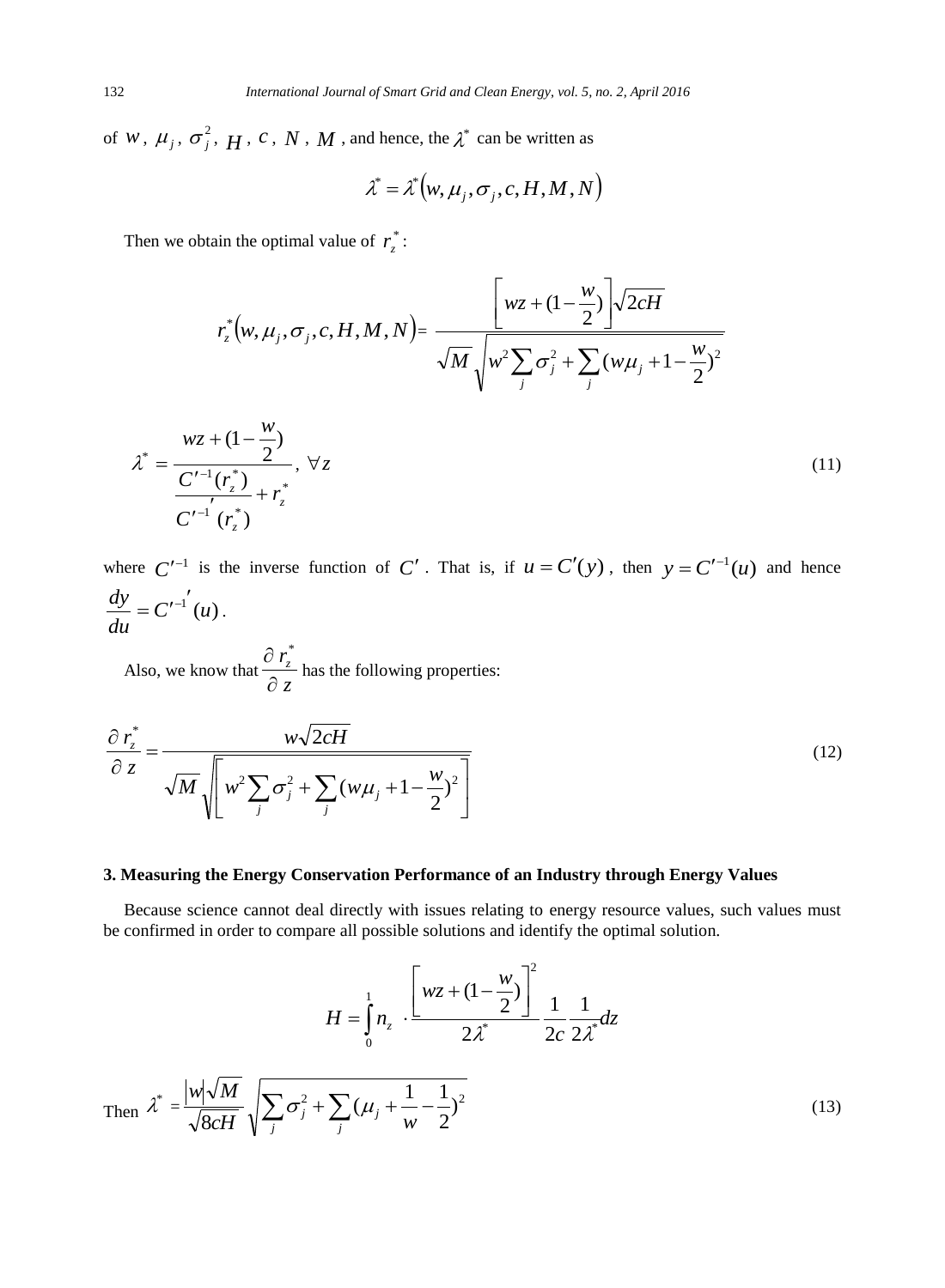Such that the optimal objective function  $L^*$  can be written as below:

$$
L^* = \frac{1}{4c\lambda^*} \int_0^1 n_z \left[ wz + (1 - \frac{w}{2}) \right]^2 dz = 2H\lambda^*
$$
  

$$
= \sqrt{\frac{HM}{2c} \left[ w^2 \left( \sum_j \sigma_j^2 \right) + \sum_i \left( w\mu_j + 1 - \frac{w}{2} \right)^2 \right]}
$$
(14)

## **4. Conclusions**

For the reason that the government shall need to make sure that all the people and industries can have sufficient energy to use. [6] Of course, all the people on earth have to find and use renewable energy and green energy instead of fossil fuel finally, then our next generation will have enough energy to use. However, people do not cherish the energy. [7] Before we find renewable energy and green energy, we wish the government to do something for us. [8]

In the study, we suggest government should make the measurement into the effect on energy use.

With the measure in the study, that is the energy conservation performance model, we can control the rate energy use and give rewards to the industries. This model we made will serve some responses, it can be applied to the design of an energy performance reward system in which the nation focuses on energy resources with either poorer or higher capacity. [9] This research can also serve a range of purposes, as it can induce nation in the energy conservation performance reward system to not merely focus on industries with either good or bad performance [10].

The results of the study are as follows:

- 1. The optimal solution for  $\chi^*$  will go down as *c* or H increase but up as *M*, *N*,  $\mu_j$  or  $\sigma_j^2$  increase.
- 2. Optimal energy conservation performance  $L^*$  goes up with  $M$  ,  $N$  ,  $\mu_j$  or  $\sigma_j$  or H increases but goes down as *c* increases.

3. From (12), we can have the following properties as the sensitivity analysis in the study:

If we assume the weight value is a linear function of *w*, then due to  $\int W_y dz = 1$ 1  $\int\limits_0^{\infty} W_z dz =$ 

We can get  $W_z = w \cdot z + (1 - \frac{w}{z})$ 2  $W_z = w \cdot z + (1 - \frac{w}{2})$ . With the properties we can do the sensitivity analysis as follows:

(1). When  $w \rangle 0$ ,  $r_*^*$  $r_z^*$  is an increasing function of *z*, and its ratio *z rz*  $\partial$  $\partial r^*$ will increase as *c* or *H*

increase, but decreases as  $M$ ,  $N$ ,  $\mu_j$  or  $\sigma_j^2$  increase.

(2). When  $w(0, r^*)$  $r_z^*$  is a decreasing function of *z* and its ratio *z*  $r_z$  $\partial$  $\partial r^*$ will increase as *c* or *H*

increase, but decreases as  $M$ ,  $N$ ,  $\mu_j$ , or  $\sigma_j^2$  increase.

(3). When  $w = 0$ ,  $r_z^*(z) = 2\lambda^*$   $\forall z$ , We can obtain  $\frac{\partial r_z^*(z)}{\partial z} = 0$  $\equiv$  $\partial$  $\widehat{o}$ *z*  $\frac{r_z^*(z)}{z} \equiv 0$ . That is,  $r_z^*(z)$  is the constant